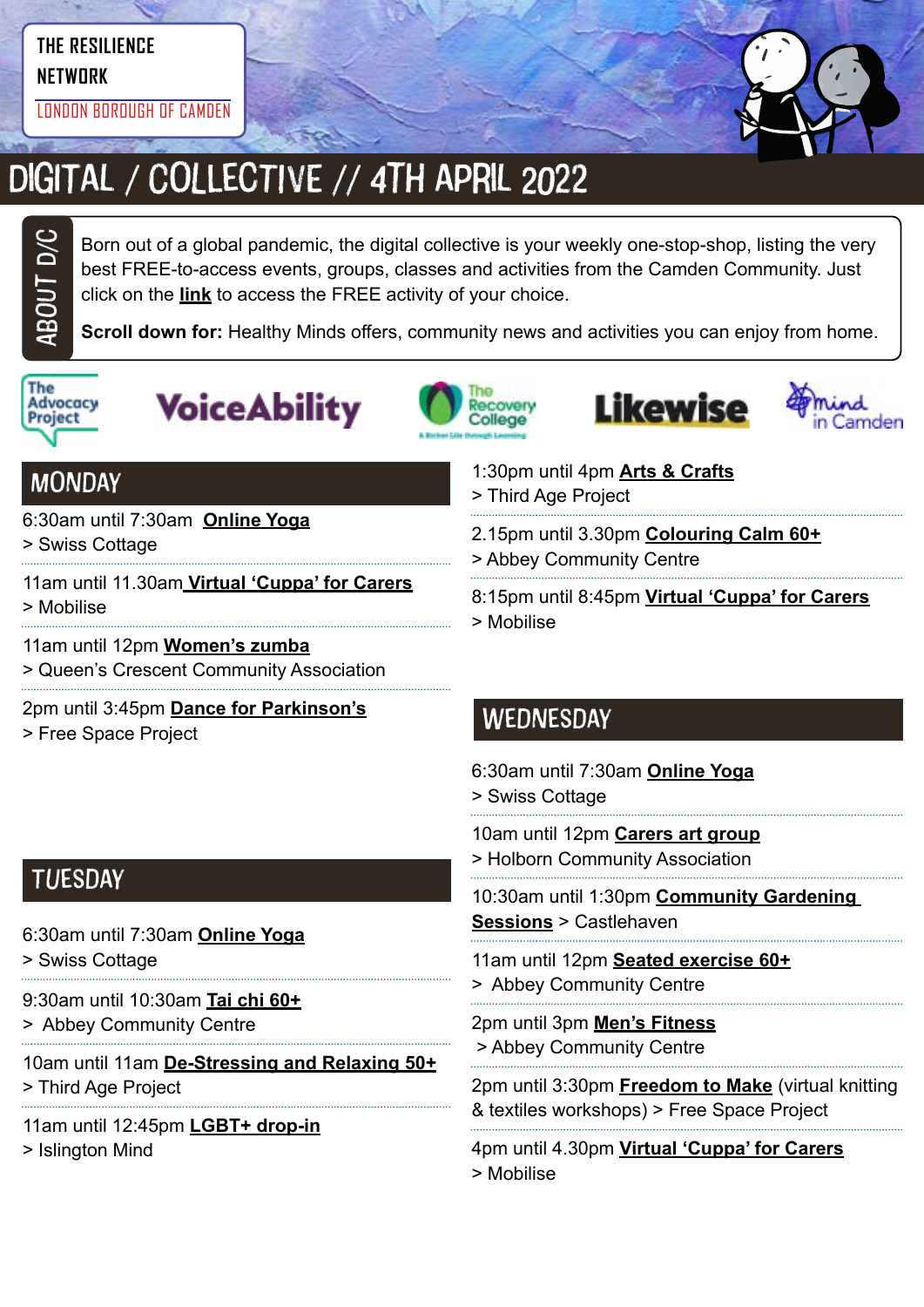8:15pm **[Lesbian Discussion Group](https://www.lesbiandiscussiongroup.com/)**  $>1$  DG

#### THURSDAY

- 6:30am until 7:30am **[Online Yoga](https://yourswiss.org/)** > Swiss Cottage
- 11am until 11:30pm **[Virtual 'Cuppa' for Carers](https://www.mobiliseonline.co.uk/cuppa)** > Mobilise
- 11am until 12pm **[Breathing for Wellbeing](https://www.freespaceproject.org/blog/guidedmeditation-57c8e)** > Free Space Project
- 11am until 12pm **[Health checks](https://twitter.com/QCCA_ltd/status/1441030606608027653/photo/1)** > Queen's Crescent Community Association
- 11:30am until 12:30pm **[Women's yoga](https://twitter.com/QCCA_ltd/status/1441030606608027653/photo/1)** > Queen's Crescent Community Association
- 11:30am until 1:30pm **[New Year New You!](https://www.mentalhealthcamden.co.uk/events/22/02/new-year-new-you)** > We Make Camden & youmochaandstyle
- 1:30pm until 2pm **[LGBT+ yoga](https://www.islingtonmind.org.uk/our-services/outcome/)**
- > Islington Mind

 $\rightarrow$ 

try it ou

3pm until 4pm **[Re-cycle-art class](https://abbeycc-kilburn.org.uk/wp-content/uploads/2020/03/January-2022-programme.pdf) 60+** > Abbey Community Centre

- 7:30pm until 8:30pm **[Online quiz](https://www.mentalhealthcamden.co.uk/events/22/02/healthy-minds-healthy-bods-online-quiz)**
- > Healthy Minds, Healthy Bods

#### FRIDAY

- 6:30am until 7:30am **[Online Yoga](https://yourswiss.org/)** > Swiss Cottage
- 4pm until 4:30pm **[Virtual Cuppa for Carers](https://www.mobiliseonline.co.uk/cuppa)** > Mobilise

#### **SATURDAY**

11am until 1pm **[Black Gay and Bisexual Men's](https://www.mentalhealthcamden.co.uk/events/22/02/black-gay-and-bisexual-mens-emotional-support-group)  [Emotional Support Group](https://www.mentalhealthcamden.co.uk/events/22/02/black-gay-and-bisexual-mens-emotional-support-group)** > Calvin Stovell

11am until 2pm **[Ability Bikes](https://www.westeustonpartnership.org/wp-content/uploads/WEP-Newsletter-Edition-74-15-July-2021.pdf)** > West Euston Project



| Community green space in Camden Town |  |  |  |  |
|--------------------------------------|--|--|--|--|
|                                      |  |  |  |  |

[City of Women London](file:https://www.cityofwomenlondon.org/)

[Borrow Box library app](file:https://www.borrowbox.com/)

[Pop-up Gallery - Our New World](https://www.internationalwomensday.com/Activity/17304/Pop-up-Gallery-Our-New-World)

[Top tips on building and maintaining healthy relationships](https://www.mentalhealth.org.uk/campaigns/healthy-relationships/top-tips-building-and-maintaining-healthy-relationships?utm_source=mainlist_newsletter&utm_medium=email&utm_campaign=healthy_relationships&utm_content=button&bbeml=tp-EbFsTopOv0SfkgIhAgzciA.j5FtRQYDNuUyxKMSBJD3oDQ.rZi5mWxculUSKgQKLdGocaQ.l4gZb9_oQqUGB1DvYtxpQQg)

[Queering Your Camden](https://explore.echoes.xyz/collections/zRAy5MFU9Pf16mbg)

[We Were Here at Swiss Cottage Gallery](https://lovecamden.org/)

[Healthy Minds Healthy Bods monthly mental health packs](https://www.hmhb2016.org.uk/monthly-health-packs-may-21-ongoing)